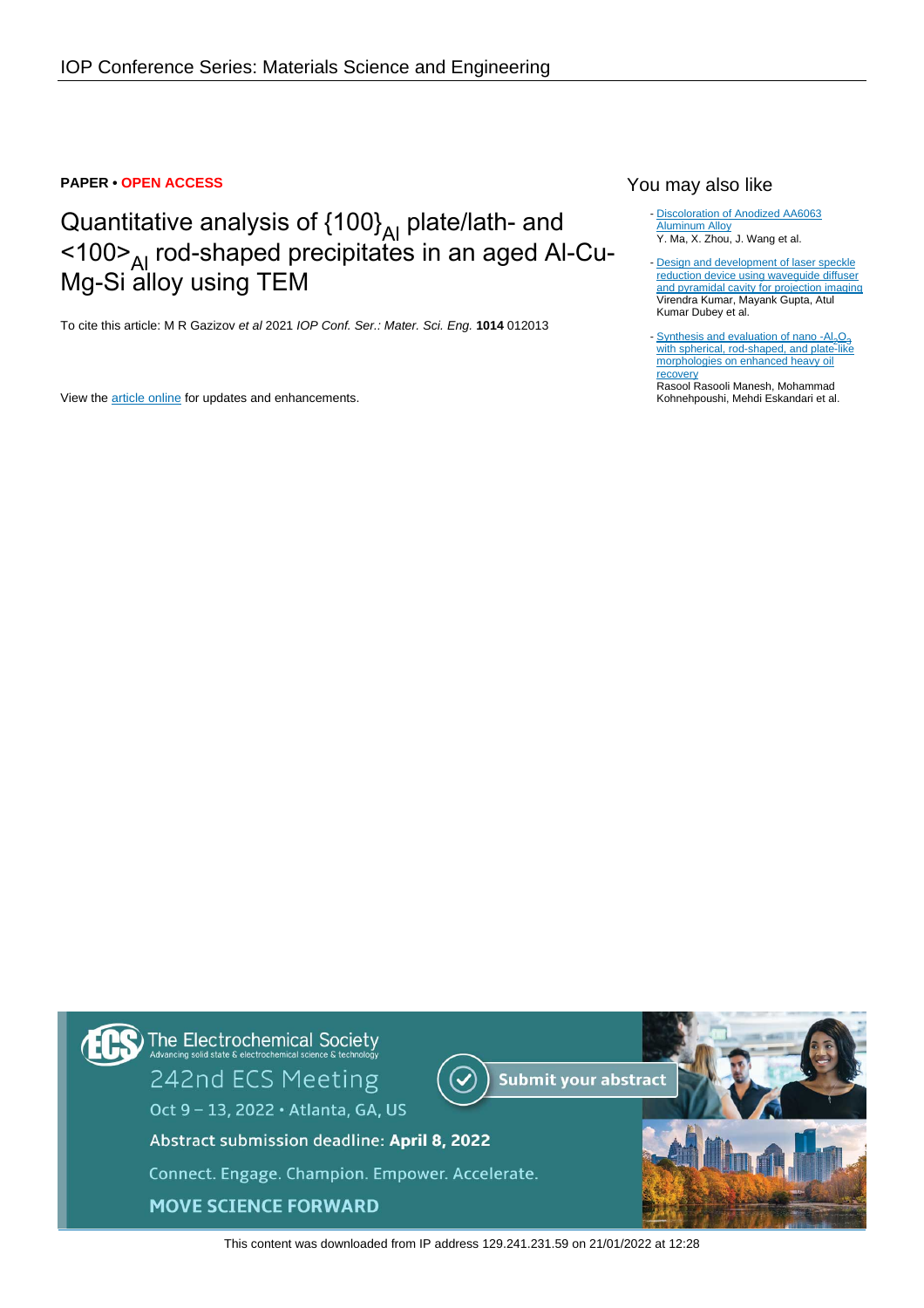IOP Conf. Series: Materials Science and Engineering 1014 (2021) 012013

# **Quantitative analysis of {100}Al plate/lath- and <100>Al rod-shaped precipitates in an aged Al-Cu-Mg-Si alloy using TEM**

#### **M R Gazizov1,\*, R Holmestad<sup>2</sup> , C D Marioara<sup>3</sup> and R O Kaibyshev<sup>1</sup>**

<sup>1</sup>Belgorod State University, Pobeda, 85, Belgorod, 308015, Russia

<sup>2</sup>Department of Physics, Norwegian University Science and Technology (NTNU), Trondheim, 7491, Norway

<sup>3</sup>Materials and Nanotechnology, SINTEF Industry, Trondheim, 7465, Norway

\*Corresponding author: gazizov@bsu.edu.ru

**Abstract**. Precipitate parameters, such as length, diameter and thickness of rationally oriented  ${100}_{\text{Al}}$  plate/lath-shaped and  ${100}_{\text{Al}}$  rod-shaped precipitates in an age-hardenable Al-Cu-Mg-Si alloy have been examined quantitatively. An appropriate procedure of the plate- and rodshaped precipitate separation was suggested to determine the precipitate parameters as well as their distribution histograms using bright- (BF) and dark-field (DF) transmission electron microscopy (TEM) images taken in the  $\langle 100 \rangle$  and  $\langle 110 \rangle$  and zone axes (ZA).

#### **1. Introduction**

The size and morphology of precipitates are important parameters of the microstructure of agehardenable aluminium alloys, because they determine their service properties of these materials. In the case of Al-Cu-Mg-Si alloys, the presence of rationally oriented plate- or/and lath-shaped precipitates with  ${100}_{\text{Al}}$  habit planes and rod-shaped precipitates along the  ${100}_{\text{Al}}$  direction consisting of diverse phase fragments takes place after aging [1,2]. Quantitative characterization of several types of precipitates has not been performed, despite this may help to better understand the effect of various thermomechanical parameters (temperature, time, strain, etc.) on the microstructure of precipitates in these alloys, as well as to estimate the precipitate strengthening contribution to the strength of the material.

Different analytical techniques can be used to characterize the precipitation behaviour [3,4]. However, conventional TEM [5,6] still remains an attractive technique because this method is relatively fast and provides direct observations of the precipitates to measure their sizes and analyze their distribution although it may give poorer statistics. The major drawback of different TEM techniques is that the output is 2D projection images, which may be difficult to interpret in 3D. In the Al-Cu-Mg-Si alloys, TEM images taken along different ZA do not allow to identify and separate rationally oriented  ${100}_{AA}$  plates and  ${100}_{AA}$  rods because these projected precipitates look similarly in representative TEM images. The aim of the present work has been to develop an appropriate procedure for quantitative characterization of precipitate parameters such as size, number density and volume fraction in an Al-Cu-Mg-Si alloy using conventional TEM.

Content from this work may be used under the terms of theCreative Commons Attribution 3.0 licence. Any further distribution of this work must maintain attribution to the author(s) and the title of the work, journal citation and DOI. Published under licence by IOP Publishing Ltd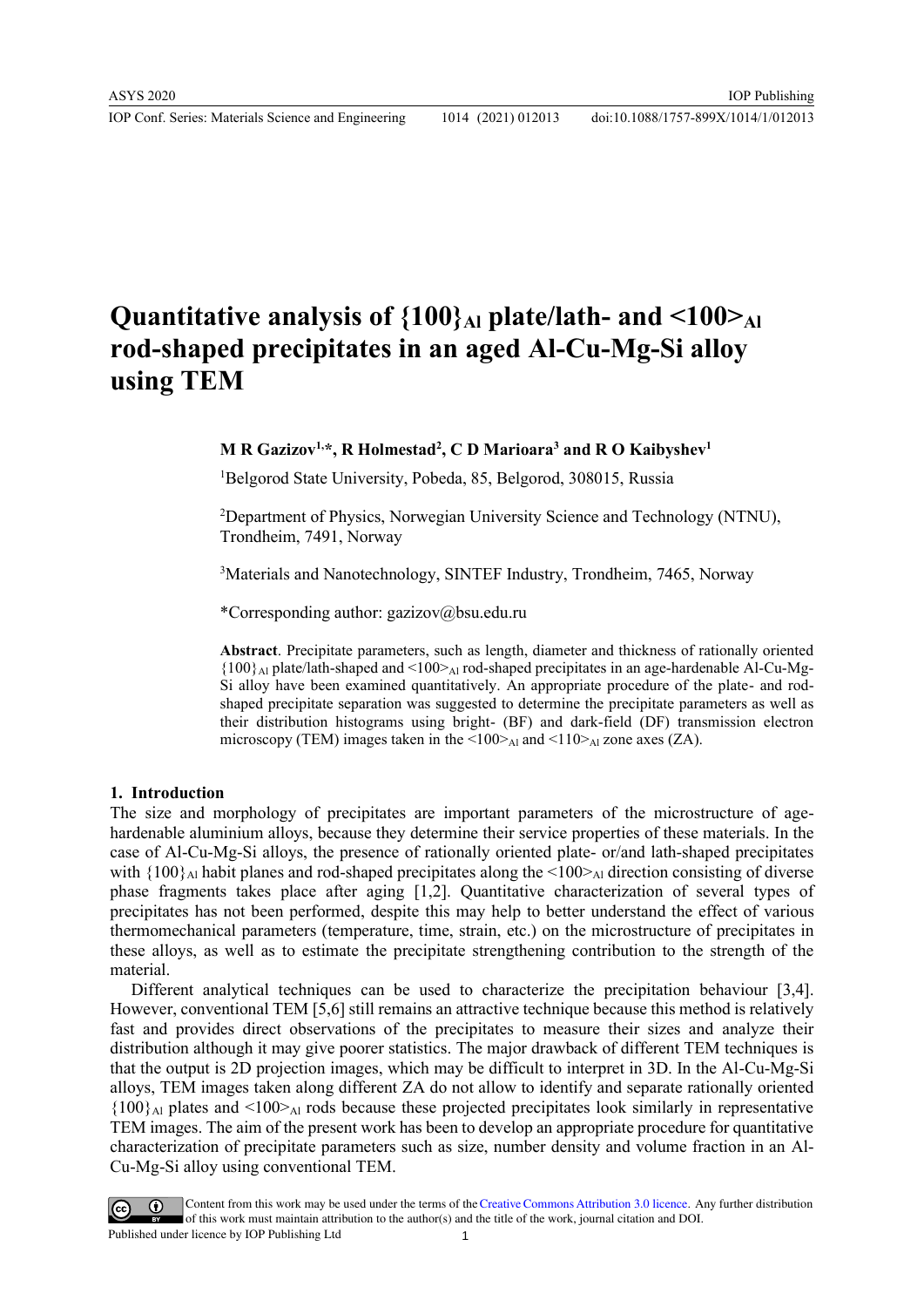| IOP Conf. Series: Materials Science and Engineering | 1014 (2021) 012013 | doi:10.1088/1757-899X/1014/1/012013 |
|-----------------------------------------------------|--------------------|-------------------------------------|

IOP Publishing

#### **2. Materials and methods**

An aluminum alloy with the chemical composition of Al-4.9Cu-0.74Mg-0.51Si-0.48Mn-0.1Cr-0.08Ti-0.02Fe (wt. %) was cast and subjected to thermomechanical treatment (TMT) as described in [1,2]. It should be just noted final TMT steps included solution heat treatment at 500 °C for 1 h followed by water-quenching to room temperature and then aging at 170  $\degree$ C in the time range up to 96 hours [1].

Details of the sample preparation procedure for TEM analysis are given in [1,2]. TEM analysis was performed on JEOL JEM-2100 and JEM-2100F microscopes operated at 200 kV. Observations were carried out with an electron beam parallel to an <100 $>$ Al and <110 $>$ Al ZA with DF images using  $\vec{g}$  = 110Al and 100Al, respectively. Foil thickness (*φ*) was measured by convergent beam electron diffraction (CBED) [6]. All the precipitate parameters were estimated taking the tilting of the TEM foils into account. The Crystal Studio V10 software was used to simulate different diffraction patterns (DPs) including spots of the first-, second- and third-order Laue zones. This simulation condition did not take into account double diffraction. The procedure of ZA calculation for the lattices of the precipitates, having orientation relationships (ORs), in the respective  $\{100\}_{\text{Al}}$  and  $\{110\}_{\text{Al}}$  projections was described in [9]. The simulated DPs were validated for the β''- and θ'-phases in the Al matrix by [9] and [10], respectively.

#### **3. Results and Discussions**

TEM images, showing a typical precipitate microstructure in the Al-Cu-Mg-Si alloy aged for 16 and 96 h, are given in figure 1a-b. A close examination reveals the presence of two precipitate groups categorized by morphology in the images taken along  $\leq 100$ <sub>Al</sub> and  $\leq 110$ <sub>Al</sub> ZA. The first group is associated with  $\leq 100$  $>$ <sub>Al</sub> rod-shaped precipitates normal to the image and clearly seen in cross-section in the  ${100}_{\text{Al}}$  projections as dark and bright dots in the BF and DF images, respectively (marked as  $a_1$ ) in figure 1a). These precipitates are of a hybrid type consisting of small fragments of the β'', β'-Cu, C and Q' phases, sometimes forming somewhat jagged bands along dislocation lines [1]. Some of these rods having in-plane orientation appear as elongated 'rectangles' marked by  $a_2$  in figure 1a. However, a certain fraction of these elongated 'rectangles' are caused by projections of plate- or lath-shaped particles categorized as the second group of precipitates. These precipitates can be identified as discrete C laths and  $\theta$ ' plates with  $\{100\}$ <sub>Al</sub> habit planes. They are clearly seen in DF-TEM images taken along  $110 >_{A1} ZA$  using an aperture in the forbidden  $\overline{g=001}_{A1}$  position (figure 1b)



**Figure 1.** BF and DF-TEM images of the typical microstructure in an Al-Cu-Mg-Si alloy aged for 16 h (a) and 96 h (b); Superposition of simulated DPs for the Al matrix in  $\langle 100 \rangle_{Al} ZA$  (c) and  $\langle 110 \rangle_{Al}$ ZA (d) and for the precipitates with ORs from [1,2,4]. ZAs for the precipiatates were determined using a method in [9].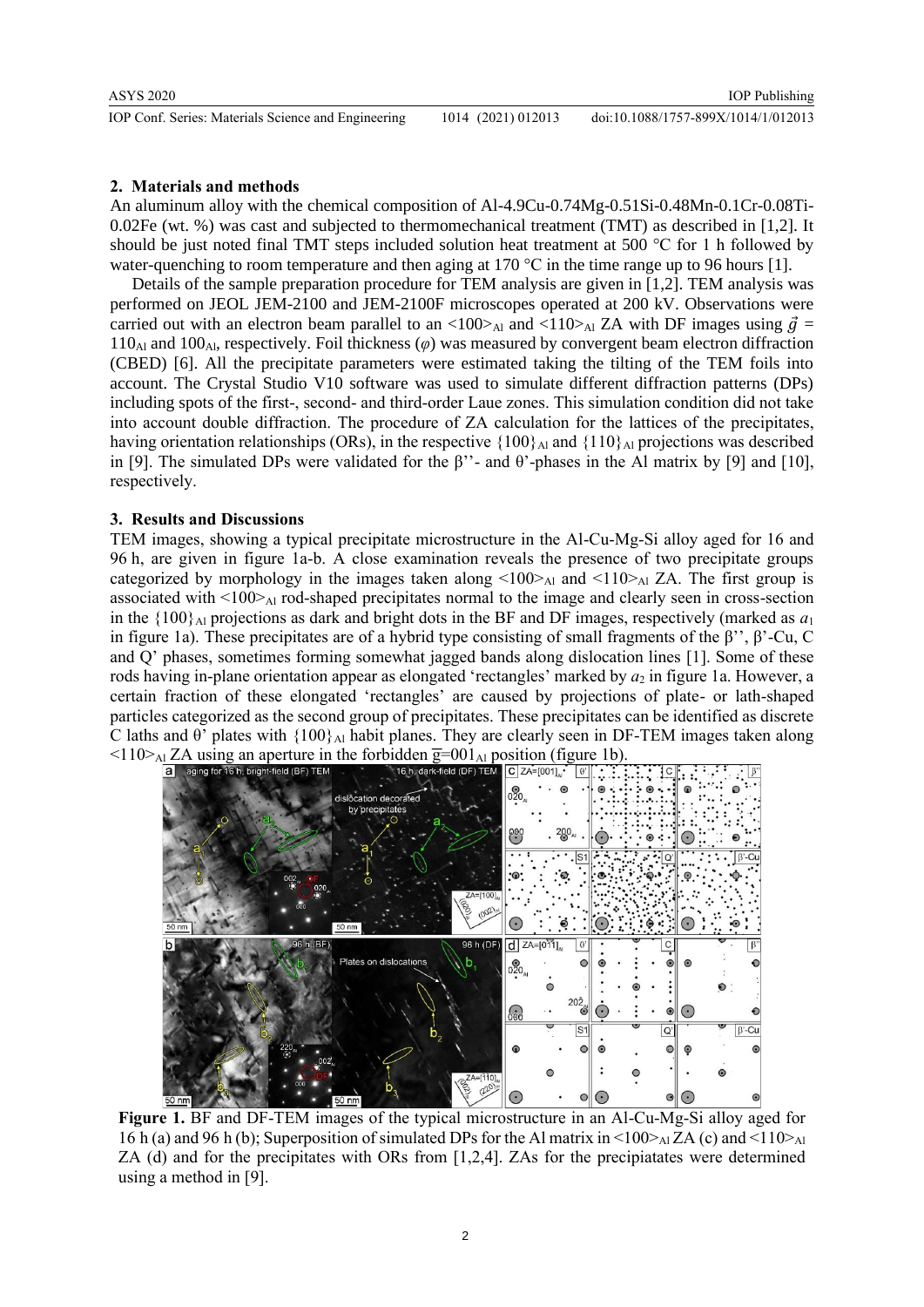DP simulations, performed for the β''-, β'-Cu, C-, Q'-, S1 and  $\theta$ '-phases previously found in the same Al-Cu-Mg-Si alloy and having respective ORs, are presented in figure 1d and e. The DPs for these phases were obtained for the directions corresponding to the  $\leq 100$ <sub>Al</sub> and  $\leq 110$ <sub>Al</sub> ZA. It is seen in figure 1b and c that DPs for the AlMgSi(Cu) phases (β''-, β'-Cu, C- and Q'-phase) show a dense distribution of the diffraction spots in  $ZA = 100$ <sub>Al</sub>.

Thus, the presence of aggregates with different precipitate morphologies and orientations does not allow separating them according to their shape using  $\{100\}$  al projections and conventional TEM. The use of the  $\{110\}$ Al projections and a DF-TEM mode with  $\vec{g}=100$ Al helps to highlight the plate-shaped particles. It is seen in figure 1d that the diffraction spots for the β''- and β'-Cu phases are weak. The C,  $Q'$ ,  $\theta'$  and S1 phases have strong diffraction spots in <110><sub>Al</sub> ZA (figure 1d), and the DF intensity is sufficient to distinguish the plate-shaped particles (marked by  $b_1$  in figure 1b) due to their edge-on orientations. Previous high-resolution TEM analysis of the same alloy [1,2] showed that the C-phase appears as small fragments being predominantly inter-grown with other phases. It makes us conclude that bright 'rectangles' in the DF images are mostly θ' plates. The "disappearance" of rod-shaped particles in DF images using  $\vec{g}$ =100<sub>Al</sub> are seen in figure 1b. This is due to the rods which are 45°-tilted to the  $\{110\}_{\text{Al}}$  projection plane (marked as *b*<sub>2</sub>) and the rods lying in the projection plane (*b*<sub>3</sub>), which become dark in the respective DF images.

A joint analysis of  ${100}_{A1}$  and  ${110}_{A1}$  projections allows us to get all information about the precipitate parameters. In the case of the  $\{110\}_A$  projection, one third of the  $\{100\}_A$  plates of the laths/plates are seen to measure the plate diameter (*D*) and thickness (*t*). The number density of the plates can be estimated as

$$
N_{V\_p} = N_p (A_S(\varphi + D))^{-1} + 2N_p A_S^{-0.5}
$$
 (1)

where  $N_p$  is the number of the counted plates in each TEM image (the total number of plates counted (*n*) was 241 in all TEM images),  $\varphi$  is the foil thickness and  $A_S$  is the respective TEM image area. This equation was developed using the methodology described in [5] and takes the precipitate orientation features in the respective projections into account. It is assumed that the number of the plates/laths crossed by the projection plane and seeing in the DF images taken along the  $\langle 110 \rangle_{Al}$  ZA is higher than the plates/laths  $45^{\circ}$ -tilted to the projection plane. In the case of  $\{100\}$ <sub>Al</sub> projections, one third and two third of the <100>Al rods are seen as 'dots' and 'rectangles', respectively. An equivalent circular rod diameter can be calculated as  $D_{r_{eq}} = 2(S_r/\pi)^{0.5}$ , where  $S_r$  is the rod cross-section area. The total number of cross-sections counted (*n*) was 1023 in all TEM images. The average length (*L*) of the elongated 'rectangles' can also be measured representing a common parameter for the rods and plates due to similar visibility for both precipitate types in the  $\{100\}$ <sup>Al</sup> projection. The *L* value is required to put into equation (1) with  $N_r$  (the total number of the counted rod cross-sections) instead of *D* and  $N_p$ , respectively, to estimate the number density of the rods  $(N_{V,r})$ . In this case, the equation (1) takes into account that the number of the rods crossed by projection plane and seeing in the BF TEM images taken along  $\langle 100 \rangle$ <sub>Al</sub> ZA is higher than the rods parallel to the projection plane (orthogonal to the  $\langle 100 \rangle$ <sub>Al</sub> ZA). An average L value was calculated using 1286 measurements in all TEM images. An average rod true length can be estimated using statistical joint analysis of length/diameter distributions for the rods and plates (*L*) obtained from the  ${100}$ <sub>Al</sub> projection and the single distribution of the plates (*D*) obtained from the  $\{110\}$ <sub>Al</sub> projection as

$$
L_r = (N_{V\_p} + N_{V\_r})^{-1} \sum_{i=1}^{n} L_i (N_i - N_{p\_i})
$$
\n(2)

where  $N_{V_p}$  and  $N_{V_r}$  is the number density of the plates and rods, respectively,  $L_i$  is the bin width of the 'rectangle' length (*L*) or plate diameter (D) in the distribution histograms,  $N_i$  and  $N_p$  i are the number densities of the rods and plates, respectively, in each bin width interval. The total volume fractions, *F*V, of the rods and plates within the grain/subgrain can be calculated as

$$
F_V = N_V \times f_i \tag{3}
$$

where  $N_V$  is the number density of the rods  $(N_{V_r})$  or plates  $(N_{V_r})$ ,  $f_i$  is the average volume of the rods and plates approximated as an ideal cylinder  $(f_i = \pi (D_{r\_eq}/2)^2 L_r$  and  $f_i = \pi (D/2)^2 t$  for the rods and